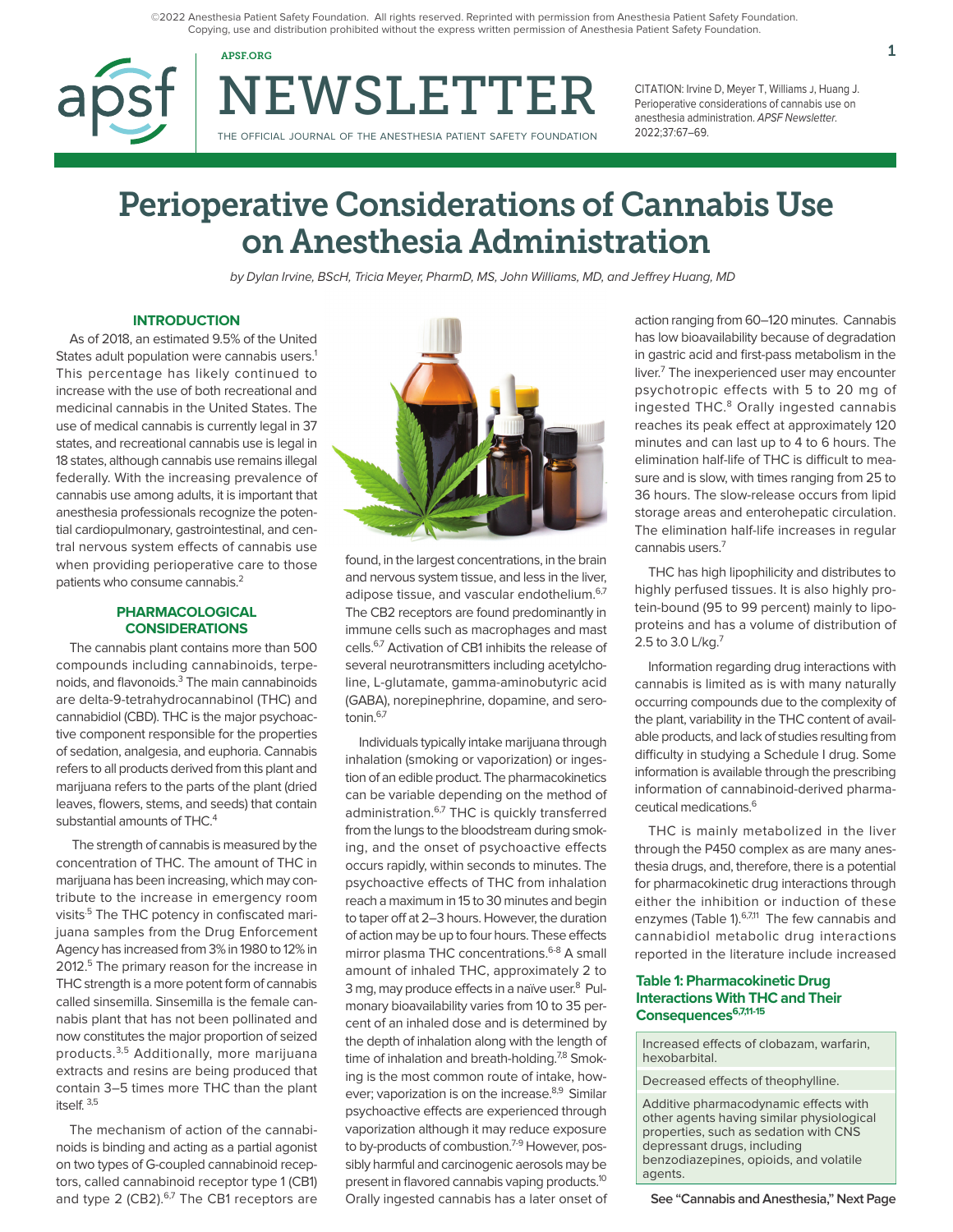©2022 Anesthesia Patient Safety Foundation. All rights reserved. Reprinted with permission from Anesthesia Patient Safety Foundation. Copying, use and distribution prohibited without the express written permission of Anesthesia Patient Safety Foundation.

#### APSF NEWSLETTER June 2022 PAGE 2

# Cannabis and Anesthesia

#### **From "Cannabis and Anesthesia," Preceding Page**

effects of clobazam, warfarin, and hexobarbital, and a decreased effect of theophylline.<sup>12-15</sup> There can also be additive pharmacodynamic effects with other agents having similar physiological properties such as sedation with central nervous system depressant drugs, including benzodiazepines, opioids, and volatile agents.<sup>6,7</sup>

#### **PREOPERATIVE CONSIDERATIONS**

There are some important preoperative considerations for patients that are cannabis users. First, it is important to take a good medical history, including the history of cannabis use (Table 2). The anesthesia professional should consider the composition of the products used, a history of adverse effects, the dose consumed, the effects caused by missed doses, and the time since last exposure.<sup>16</sup> Understanding these factors is important in order to assess the risks of cardiovascular and respiratory problems, the potential for withdrawal symptoms (Table 3a), the effects of THC administration on delayed gastric emptying, and the risks associated with anesthesia administration during cannabis intoxication.16

The use of cannabis preoperatively may lead to significant safety issues for the patient and health care providers.<sup>1</sup> Preoperatively, it is essential to assess for the signs and symptoms of acute cannabis intoxication, as acute intoxication poses the largest risk to anesthesia administration.<sup>17</sup> Patients with symptoms of acute cannabis intoxication (Table 3b) are more likely to emerge from anesthesia violently.<sup>17</sup> Among cannabis users who have a history of angina, it is important to inquire about anginafree functional capacity during cannabis use.<sup>18</sup> In patients with an elevated risk of coronary artery disease, there is an increased risk of myocardial infarction in the first hour following the use of cannabis, and thus elective surgeries should be delayed by at least one hour following cannabis use in these patients.<sup>18</sup> Preoperative cardiac function tests and cardiology consultation may be required. Cannabis has the potential to inhibit P450 enzymes.<sup>6,11</sup> The patients on anticoagulation and antiplatelet medications should be evaluated for coagulation function. Preoperative lab tests may include PTT, INR, and platelet function tests.

#### **INTRAOPERATIVE CONSIDERATIONS**

The current literature is lacking clinical guidance regarding intraoperative anesthesia management in cannabis users. Some research suggests that patients who regularly use can**Table 2: Perioperative Considerations of Preoperative Cannabis Use on Anesthesia**  Administration and Postoperative Pain Management<sup>1,2,16-24</sup>

**PreOperative Considerations**

Assess for signs of cannabis intoxication.

Obtain comprehensive history of product composition, history of adverse effects, dose consumed, the effects caused by missed doses, and the time since last exposure.

Obtain history of angina and increased risk of coronary artery disease.

Evaluate for coagulation dysfunction (e.g., PTT, INR, and platelet function tests).

Consider delaying elective surgeries following acute patient consumption of cannabis

#### **IntraOperative Considerations**

Preoperative cannabis use may lead to tolerance to sevoflurane.

Care with intraoperative utilization of sympathomimetics and beta-blockers.

Increased risk of airway hyperactivity.

#### **PostOperative Considerations**

More likely to report higher postoperative pain scores and increased analgesic requirements. Monitor for signs of cannabis withdrawal.

#### **Table 3a: Cannabis Withdrawal Symptoms16**

| Anger               | Decreased appetite     | Malaise        |
|---------------------|------------------------|----------------|
| <b>Irritability</b> | Feelings of depression | Abdominal pain |
| Nervousness/anxiety | Chills                 | Sweating       |
| Insomnia            | <b>Nightmares</b>      | Tremors        |

#### **Table 3b: Symptoms of acute cannabis intoxication.17**

| Increased anxiety<br>$\cdots$ |  |  |
|-------------------------------|--|--|
|-------------------------------|--|--|

nabis may require larger induction and maintenance doses of anesthesia intraoperatively.16 Among some patients undergoing sedation for endoscopy procedures, there may be an association between cannabis use and higher intraoperative dose requirements of propofol to achieve adequate sedation, but these claims have not yet been supported by well-designed studies.<sup>19</sup> A recent retrospective study assessing the impact of preoperative cannabis use in patients undergoing open reduction and internal fixation of tibia fractures specifically provided some evidence to suggest minimal effect of preoperative cannabis use on anesthetic dosing intraoperatively.<sup>20</sup> Among the study cohort of 118 patients, of which more than 25% reported cannabis use prior to surgery, there was no significant difference in total propofol, dexmedetomidine, etomidate, ketamine, desflurane, midazolam, and fentanyl doses administered between those who used cannabis prior to surgery and those who did not (patients were

classified as cannabis users if they selfreported any cannabis products use in the month prior to surgery, and nonusers if they did not use any cannabis products the month before surgery).<sup>20</sup> The only agent for which there was a significant difference observed between these two groups was sevoflurane, where the average total volume of sevoflurane administered intraoperatively was significantly higher among the group who used cannabis (37.4 ml vs 25 ml,  $p=0.023$ ).<sup>20</sup> This study suggests that preoperative use of cannabis may lead to increased tolerance to sevoflurane, although the study has some notable limitations including its retrospective study design, and small sample size. Thus, future research is needed to verify these findings.20

Anesthesia professionals should take extra caution when using intraoperative sympathomimetics and beta-blockers among those

**See "Cannabis and Anesthesia," Next Page**